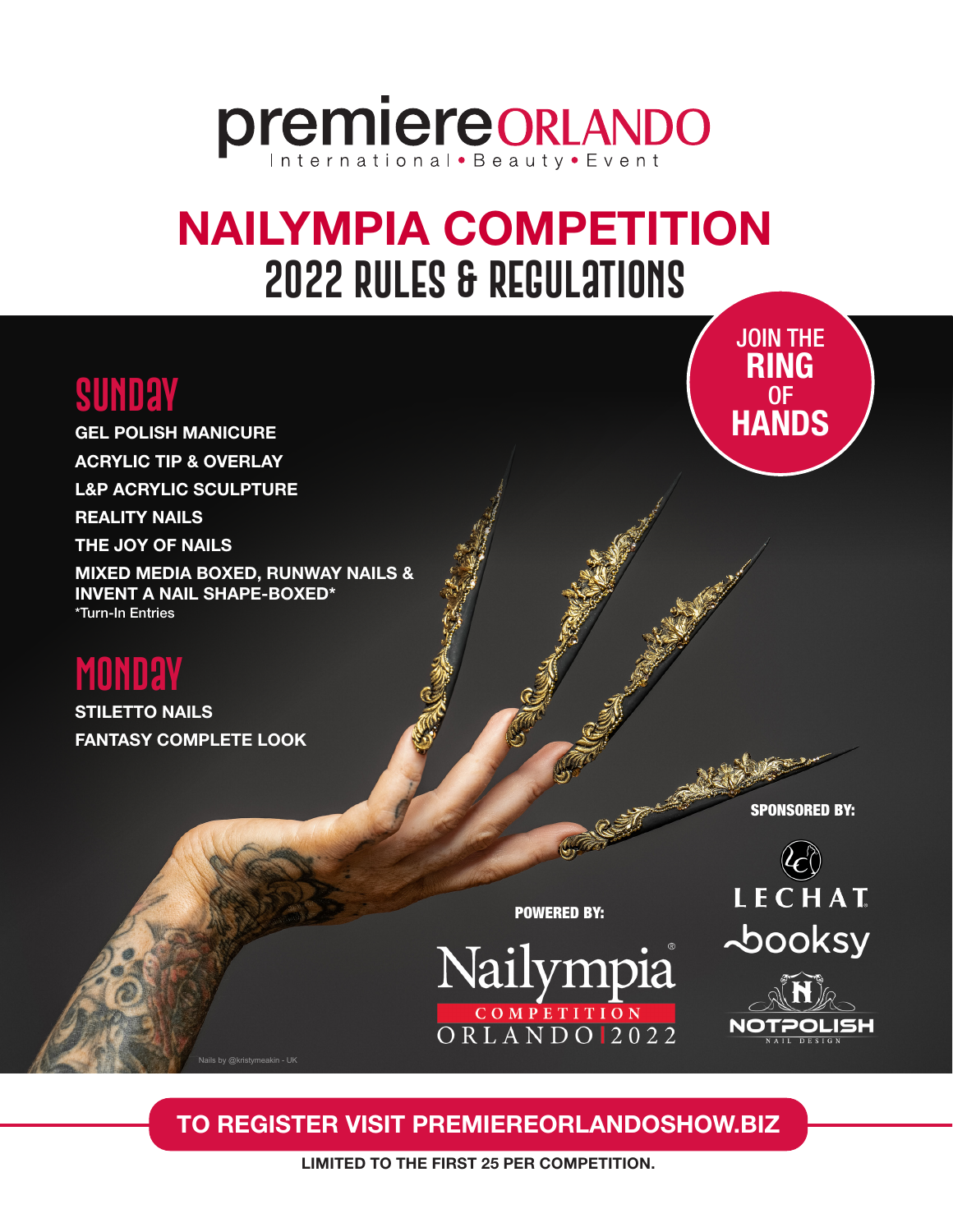# **Rules & Regulations**

 $ORLANDO12022$ 

Nailympia

### GENERAL COMPETITION RULES & DIVISION INFORMATION

#### GENERAL COMPETITION RULES

- 1. Only competitors and their models may enter the competition arena. Interpreters are allowed but must be authorized by the show organizers. Any other person entering the arena must obtain permission from the organizer or floor judges - this includes all media.
- 2. Competitors will be provided 10 minutes prior to the start of the competition to set their stations. Personal handbags, must be placed underneath the chair, all other kit boxes and bags will be moved to the back of the competition arena. No bags or cases are to block any aisle, this area must remain clear for floor judges. Deductions will be made if cases are in the wrong place.
- 3. Any products that are not allowed for use in the category found on the desk will be confiscated. A repeat of this infringement may result in point deductions between 5-20-points.
- 4. Each competitor station will be equipped with one (1) 1000 WATT outlet. It is the responsibility of the competitor to have plug adapters and extension leads for appliances. If a floor judge is unsure of the safety of plug adapters, extension leads or electrical appliances they will need to call the on-site electricians, which could cause a delay in that competitor starting the competition.
- 5. All local health & safety rules must be followed.
- 6. Fan heaters or other local heating appliances, lighters, matches are prohibited. No naked flame to heat up tips, etc may be used.
- 7. All competitions are on a full set (2 hands), unless otherwise stated, must be completed and all work must be finished in the time allotted for the competition.
- 8. Competitors must be checked in by the designated call time. Models may be asked to leave the floor during the briefing.
- 9. Once the briefing starts, the competitor may not touch the model's nails until the competition begins. If any competitor touches their model's nails once the briefing has begun, they will have 5-points deducted from their final score. Model's nails will be checked by floor judges during the briefing to be certain no work has been done previously.
- 10. Stations will be checked All products on the desk must be correctly labeled. All nail products must be in their original packaging. The only exceptions to this are solvents or alcohols that have been decanted into pumps and must be correctly labeled. e.g acetone, IPA. All products used must be legal and cosmetically approved for use on the nails.
- 11. Tip boxes and forms will be checked to make sure no pre-sizing, tailoring or blending has been undertaken. Tip boxes (where appropriate) must be a box of at least 100 tips of various sizes arranged in sizes. Tips must be used straight from the box without any pre-tailoring. Only clear or natural are allowed not white. If the floor judges suspect any pre-tailoring or pre-sizing, a decision will be made by the head floor judge for the category plus one other judge and result in a 20-point deduction for the first infringement and disqualification for the second infringement in any subsequent category. This is in association with the rules on forms. That is, a first infringement may be when using tips. A second infringement may be associated with forms.
- 12. Forms must be used from a roll of at least 25 forms. There must be no pre-tailoring. Free edge support, which is manufactured within the form, is allowed, but not if manually added before the competition. If the floor judges suspect any pre-tailoring, a decision will be made by the head floor judge for the category plus one other judge and will result in a 20-point deduction for the first infringement and disqualification for the second infringement in any subsequent category. This is in association with tips. That is, a first infringement may be when using forms. A second infringement may be when using tips.
- 13. If it's decided by the judges that prep work has been done on the model once the briefing has begun, the competitor will receive a 5-point deduction from their final score.
- 14. Once the allotted time is up, competitors must stop work immediately: all competitors must leave the competition arena until all models have left the area to be judged. (This will take some time, so it's advised that competitors take their handbags with them.) Competitors will be allowed back in the arena as soon as possible to clear desks or for enhancement removal.
- 15. Any competitor found to still be working on their model after the close of the competition will be disqualified by a floor judge.
- 16. Competitors are responsible for making sure their model understands the judging procedure and directing them to visit each judge before leaving. (There can be up to 9 judges behind the curtain.)
- 17. Models must not leave the arena until they have been judged/seen by ALL judges. Any model leaving the judging arena prior to being judged will be disqualified.
- 18. Floor judges have the right to remove, disqualify or award point deductions to any competitor seen to be breaking the rules.
- 19. As this is an international competition the organizer appreciates sometimes things happen that we have no control over. This means the organizer will accept a late competitor (already registered & expected) up to 10-minutes into the competition.
- 20. It is recommended to download score sheets from the Nailympia website so you can see exactly where points are awarded.
- 21. Competitors must not share products during the competition without approval from a floor judge.
- 22. Competitors can use mobile phones and tablets to time the competition and utilize social media during the event. Mobile photos MUST NOT be used for inspiration for any comp you must use your creativity, imagination and skill on the day. Please use hashtags #nailympia / #nailympiacompetitions #premiereorlando.
- 23. Any competitor not abiding by these rules will take whatever point deduction is offered by the floor judges. For those rules not specifying a point deduction, there will be one warning, thereafter it will be a 5-point deduction for the next warning and disqualification for the third infringement.
- 24. Judges' decisions are final. Score sheets will be given out at locations after the awards ceremony where the scoring is done on paper; score sheets will be sent via email after the event.
- 25. For draws or ties in scores, a winner is awarded by the score of Judge 1, if this also ties, then Judge 2's scores are taken into account, and so forth.
- 26. Be kind to your model. It's a long day for them. Make sure they take a bathroom break before the competition. Keep your model fed and well hydrated throughout the competition day. Your model is welcome to time your progress on his/her mobile phone or tablet.
- 27. The team at Nailympia or Premiere Orlando is not responsible for any competitor not adhering to or understanding the rules.

#### LIABILITY

Premiere Show Group, Nailympia, LeChat Nails, Booksy, the Orange County Convention Center and all other competition sponsors shall not be responsible or liable for models or any damages arising out of work performed on model. The fore-mentioned parties shall not be held accountable or liable for any damages, loss, harm or injury to competition participants or models.

#### DIVISION INFORMATION

There are 3 different divisions for each Nailympia competition.

| <b>Division</b>                                                 | Division 1 - Novice (no instructors/educators)                                                                                                                                                                                                                                                                                                                             | Division 2 - Apprentice (educators entry level)                                                                                                                                                                                                                     | <b>Division 3 - Master</b>                                                                                                                   |
|-----------------------------------------------------------------|----------------------------------------------------------------------------------------------------------------------------------------------------------------------------------------------------------------------------------------------------------------------------------------------------------------------------------------------------------------------------|---------------------------------------------------------------------------------------------------------------------------------------------------------------------------------------------------------------------------------------------------------------------|----------------------------------------------------------------------------------------------------------------------------------------------|
| <b>Who Qualifies</b>                                            | Students and professional nail technicians that have<br>never participated in any recognized nail competition<br>anywhere in the world. (NO educators/ trainers to enter<br>this category.) NB: Nailympia will accept entrants in Div<br>1 providing they have not entered more than 2 national<br>nail comps in the preceding 12 months before entering<br>any Nailympia. | Students and professional nail technicians that have<br>competed, but never won a recognised competition<br>anywhere in the world, but have placed up to 2nd<br>position. All educators MUST use this as entry level<br>unless they enter the masters - division 3. | Any competitor that has won a world title, placed first in<br>a recognised nail competition of any type or is ranked as<br>a Top Competitor. |
| <b>Price</b>                                                    | \$85                                                                                                                                                                                                                                                                                                                                                                       | \$100                                                                                                                                                                                                                                                               | \$125                                                                                                                                        |
| <b>Multi Entry</b><br>Discounts -<br>only available<br>pre-show | Two Categories Bundle: \$127.50<br>3 Categories Bundle: \$165.75                                                                                                                                                                                                                                                                                                           | Two Categories Bundle: \$150<br>3 Categories Bundle: \$195                                                                                                                                                                                                          | Two Categories Bundle: \$187.50<br>3 Categories Bundle: \$243.75                                                                             |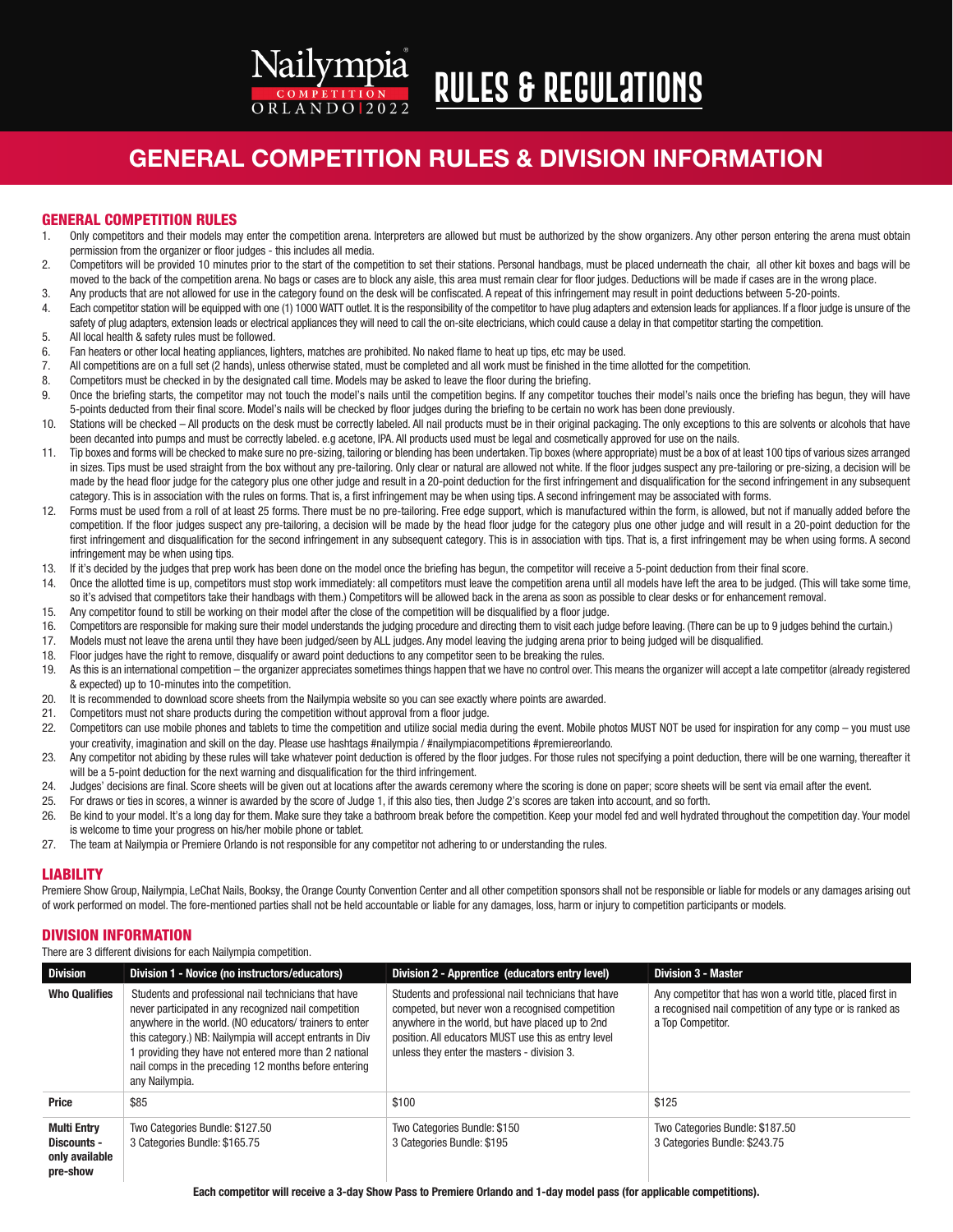# GEL POLISH MANICURE

**Rules & Regulations**

#### DESIRED RESULT

A finish as seamless, thin and beautiful as a nail lacquer finish. Nail needs to be slick and stunning.

#### COMPETITION RULES

- 1. The competition is done on natural nails only duration 30-minutes.
- 2. The model is to come with manicured nails. NO manicure procedure is necessary during this competition.

Nailympia

ORLANDO 2022

- 3. Nails ready for gel polish must be enhanced and coated with any type of UV gel polish product.
- 4. One hand is to be created in a solid red color. One hand is to be finished in a traditional French manicure style.
- 5. Use white on the free edge and French shades on the nail plate. No glitter, shimmer or frosted permitted. All colors must be free of pearl and opalescence.
- 6. No design element is required. Just a picture-perfect flawless set of nails.
- 7. Any UV gel polish is allowed that is hard gel or soak off. It must be correctly labeled and can be in a pot or a bottle. It's not the pot or brush that counts here - it's the finish on the nails.
- 8. The finish of the nails should be similar to a nail lacquer look.

#### PRIZE PACKAGES

|           | <b>Division 1 - Novice</b>    | <b>Division 2 - Apprentice</b> | <b>Division 3 - Master</b>   |
|-----------|-------------------------------|--------------------------------|------------------------------|
| 1st Place | $$100$ Gift Card + Gold Medal | \$200 Gift Card + Gold Medal   | \$300 Gift Card + Gold Medal |
| 2nd Place | Silver Medal                  | Silver Medal                   | Silver Medal                 |
| 3rd Place | <b>Bronze Medal</b>           | <b>Bronze Medal</b>            | <b>Bronze Medal</b>          |

#### GEL POLISH MANICURE

#### Sunday, June 5, 2022

| 8:30a           | Competition Check-In (Room W207A)       |
|-----------------|-----------------------------------------|
| 8:40a           | Report (Room W207A)                     |
| $8:45 - 8:55a$  | Rules Briefing (Room W207A)             |
| $9:05 - 9:15a$  | <b>Station Prep (Competition Arena)</b> |
| $9:15 - 9:45a$  | Competition                             |
| $9:45 - 10:45a$ | Final Judging                           |
|                 |                                         |

#### Monday, June 6, 2022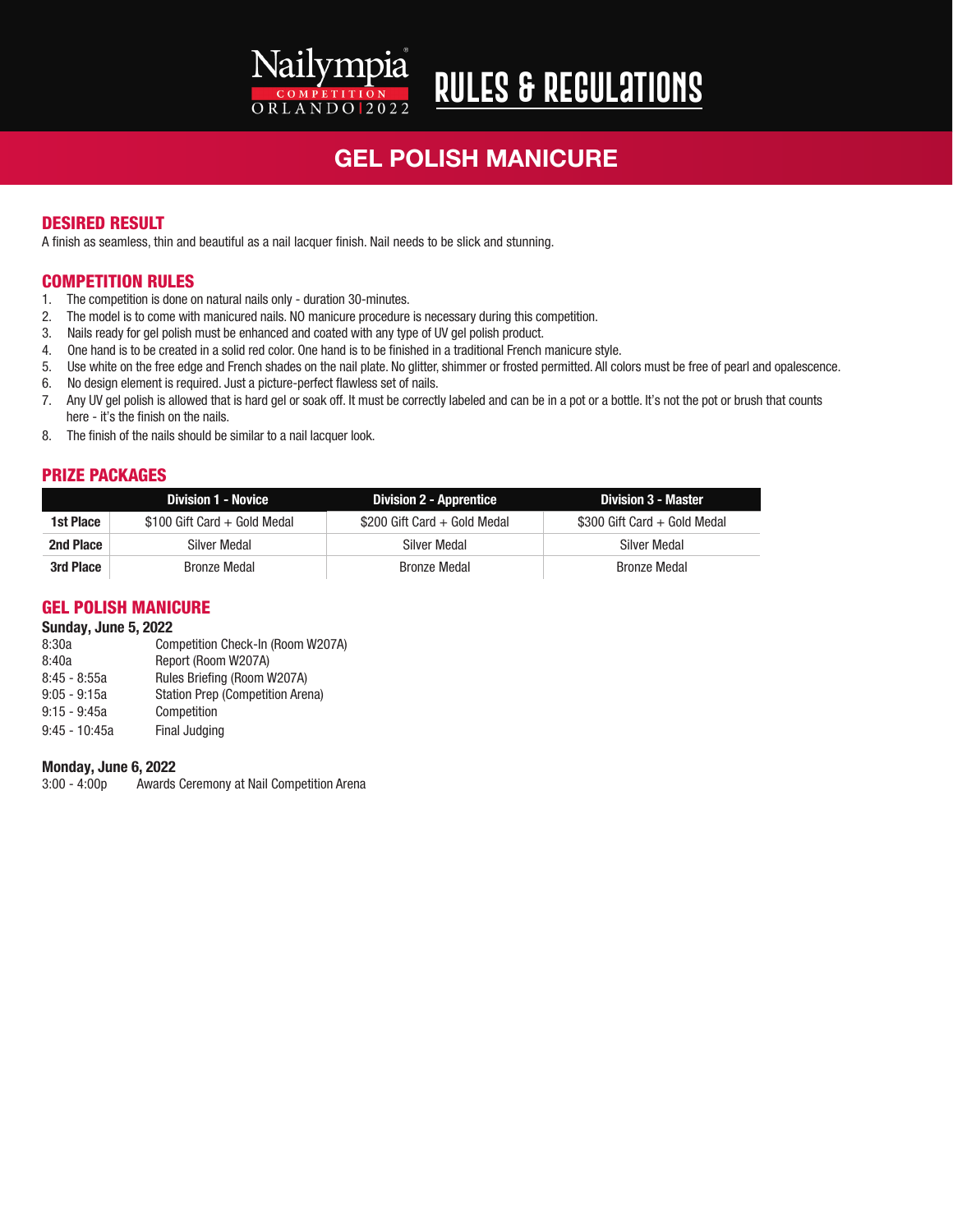# **Rules & Regulations**

 $ORLANDO12022$ 

Nailympia

### ACRYLIC TIP & OVERLAY AND L&P ACRYLIC SCULPTURE

#### DESIRED RESULT

Sculpture is undertaken on the MODEL'S RIGHT hand – Tip & Overlay on the MODEL'S LEFT hand.

#### COMPETITION RULES

- 1. Competitors are required to sculpt on the model's RIGHT hand with L&P acrylic and tip/overlay in UV hard gel on the model's LEFT hand. This means there is an opportunity to enter 2 competitions in one sitting.
- 2. Competitors can take just one comp on one hand. One-hand competitors will be given 75-minutes to complete the hand and be positioned in one area together. Those doing both hands will be asked to stop after 75-minutes and have a 10-minute break before starting the second hand.
- 3. Competitors must polish 2 fingers on each hand (thumb and pinkie) of the model with a red cream polish/lacquer only no base coat, ridgefiller or top coat may be used. The polish may be of the competitors' choice.
- 4. On the underside of the nail the judges do NOT need to see white under the 2 red nails. The nail bed can be extended.
- 5. NO premixing of camouflage cover pink or whites before the event. All overlay products must be in original packaging with clear correct label.
- 6. These are French style pink & white competitions with 2 red polished nails. Cover pink products are allowed.
- 7. Cream, lotion, oil and polish dry products may be used. Excess lotion and oil will afford point deductions. If a competitor is seen cleaning hands and nails after the competition is closed with any product such as canned air, it is immediate disqualification. Models may not put fingers in their mouth or rub them on their clothing.
- 8. No UV gel products/sealers to be used on the L&P acrylic categories.
- 9. Water and soap may be used in finishing.
- 10. Tips must NOT be pretailored or touched before the comp starts. Competitors may not touch the nail tips prior to the start of the competition.
- 11. Every competitor must arrive with an organized tip box with at least 10 tips of each size in each allocated size compartment of the box. A disorganized tip box will be removed from the desk by a floor judge.
- 12. For sculpture a roll of JUST 25 forms per comp. Floor judges will be closely inspecting every form.
- 13. Adhesive is allowed for tip & overlay. NO adhesive for the sculpt categories and must not be on the nail desk.
- 14. E-Files are allowed.
- 15. Gel competitors must bring a UV or LED gel lamp. You are only permitted to use Natural or Clear tips in both gel and acrylic tip & overlay categories.
- 16. It is not necessary to create lunula/moons on the nail there are no extra points for lunulas.
- 17. No acry-gel products allowed in the traditional P&W comps. No hybrid UV gels and no gel polish. Only UV hard or soak off gels allowed.
- 18. Bonus competition entry: For those doing both Gel Tip & Overlay and L&P Acrylic Sculpture competitions the hands will be compared for the Perfect Match Competition and judged on three areas - apex, finish, c-curve; for a maximum of 30 points. Only medals will be awarded for Perfect Match competition.
- 19. No tools to aid the creation of smile lines are to be used. Smile lines are to be created using a brush and/or hand file. (NO smile line cutters are allowed)

#### EXPERT TIP

Read the score sheets, check out the point distribution. Knowledge of where you can gain points and where you can unnecessarily lose them is helpful. This will help your timing and focus.

#### PRIZE PACKAGES

|           | Division 1 - Novice          | Division 2 - Apprentice      | Division 3 - Master          |
|-----------|------------------------------|------------------------------|------------------------------|
| 1st Place | \$100 Gift Card + Gold Medal | \$200 Gift Card + Gold Medal | \$300 Gift Card + Gold Medal |
| 2nd Place | Silver Medal                 | Silver Medal                 | Silver Medal                 |
| 3rd Place | <b>Bronze Medal</b>          | <b>Bronze Medal</b>          | Bronze Medal                 |

#### GEL TIP + OVERLAY SCHEDULE

#### L+P SCULPTURE SCHEDULE

| <b>Sunday, June 5, 2022</b> |                                                  | <b>Sunday, May 31, 2020</b> |                                                  |
|-----------------------------|--------------------------------------------------|-----------------------------|--------------------------------------------------|
| 9:30a -10:20a               | <b>Competition Check-In at Competition Arena</b> | $9:00 - 11:50a$             | <b>Competition Check-In at Competition Arena</b> |
| 10:20a                      | Report                                           | 11:50a                      | Report                                           |
| 10:25 - 10:35a              | <b>Rules Briefing</b>                            | 11:55a - 12:05p             | <b>Rules Briefing</b>                            |
| 10:35 - 10:45a              | <b>Station Prep</b>                              | $12:05 - 12:15p$            | <b>Station Prep</b>                              |
| 10:45a - 12:00p             | Competition                                      | 12:15 - 1:30p               | Competition                                      |
| $12:00 - 1:00p$             | Final Judging                                    | $1:30 - 2:30p$              | Final Judging                                    |

#### Monday, June 6, 2022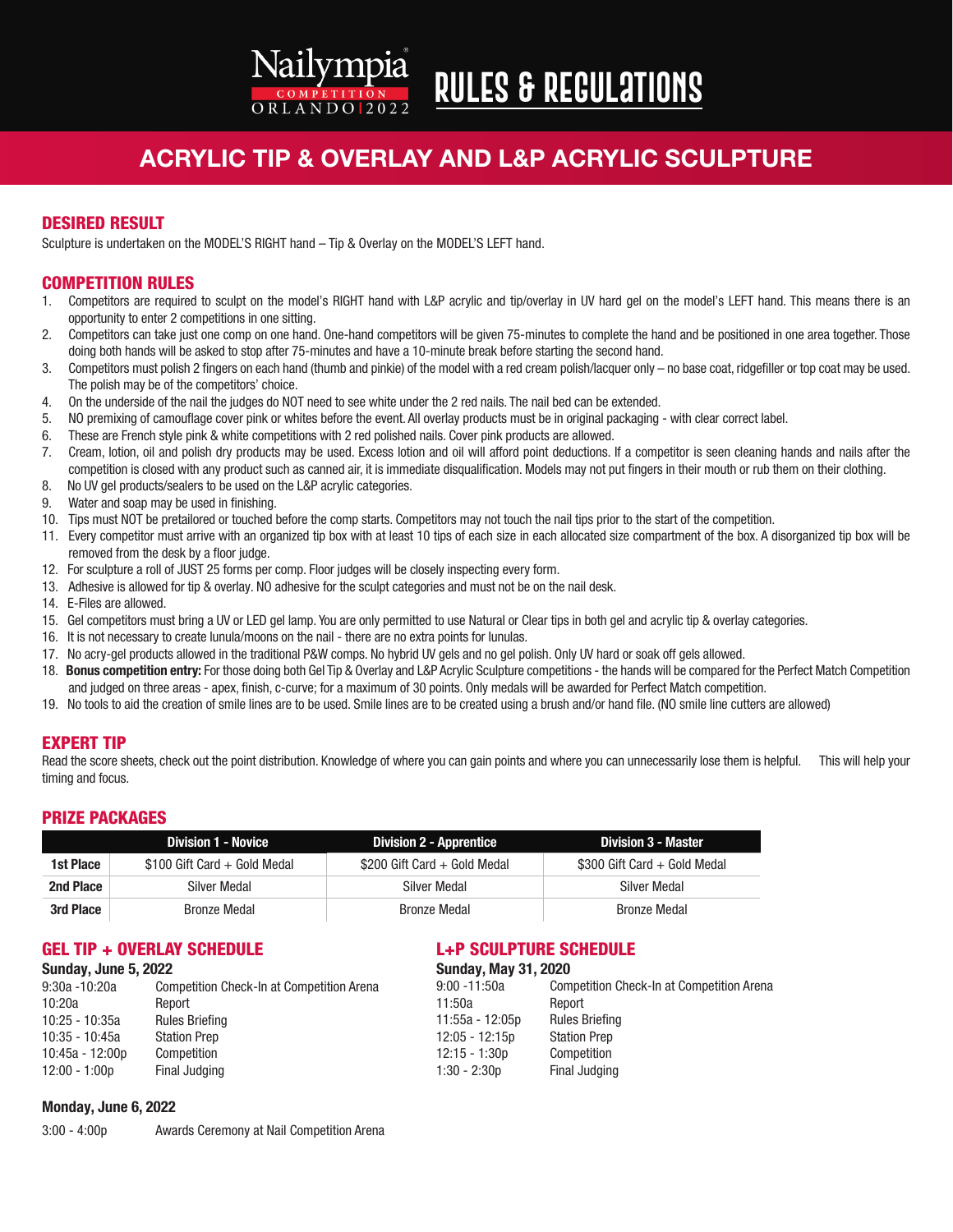## Nailympia  $ORLANDO12022$

# **Rules & Regulations**

# REALITY NAILS

#### DESIRED RESULT

At the start of the competition, competitors will be given a sheet with 3 images. These will represent 3 people of different styles and age ranges. You need to design a nail that is suitable for a commercial salon service that is applied to all 10 nails. NOT a statement nail. The expected timing to apply the design to all 10 nails will be taken into account, so it will fall within a suitable commercial timing.

#### COMPETITION RULES

- 1. This competition is an open, freestyle competition allowing all competitors to work to their strengths.
- 2. Competitors will be given 45-minutes to complete 3 nail tips supplied by the competition organizer.
- 3. No model required. The 3 tips must be displayed by sticking them to the paper supplied with tape or tack. Do not offer any explanation or mood board or any extra design to the display. Just 3 tips on the paper provided next to the images of the 3 people. NO mood boards necessary. DO NOT touch the tips after the comp is complete and the tips are adhered to the paper.
- 4. Judges will be looking for commercial salon nail art that would appeal to clients that are depicted in the images i.e. style and age range.
- 5. No 3D art is acceptable. Flat art or embellishments with rhinestones etc only.
- 6. Media Paints (non-toxic); Gel Polish; Glitters; Foils; Charms; Rhinestones; Flat stones; Decals; Embellishments; One stroke: Dip System anything goes just NO 3-D.
- 7. E-Files and LED/UV lamps are allowed.
- 8. All work must be created during the competition.
- 9. The tech must work alone at the nail desk during the competition.
- 10. The organizer will keep hold of all entries for display on the arena and for photographic purposes until the event closes on Monday.
- 11. Bring a form of adhesive to stick the nails to the brief sheet at the end of the competition for stability and safe judging purposes.

#### PRIZE PACKAGES

|           | <b>Division 1 - Novice</b>    | <b>Division 2 - Apprentice</b> | <b>Division 3 - Master</b>   |
|-----------|-------------------------------|--------------------------------|------------------------------|
| 1st Place | $$100$ Gift Card + Gold Medal | \$200 Gift Card + Gold Medal   | \$300 Gift Card + Gold Medal |
| 2nd Place | Silver Medal                  | Silver Medal                   | Silver Medal                 |
| 3rd Place | <b>Bronze Medal</b>           | <b>Bronze Medal</b>            | <b>Bronze Medal</b>          |

#### **SCHEDULE**

#### Sunday, June 5, 2022

9:00a - 1:35p Competition Check-In at Competition Arena 1:35p Report 1:40 - 1:50p Rules Briefing 1:50 - 2:00p Station Prep 2:00 - 2:45p Competition 2:45 - 3:45p Final Judging

# **Monday, June 6, 2022**<br>3:00 - 4:00p<br>Awa

Awards Ceremony at Nail Competition Arena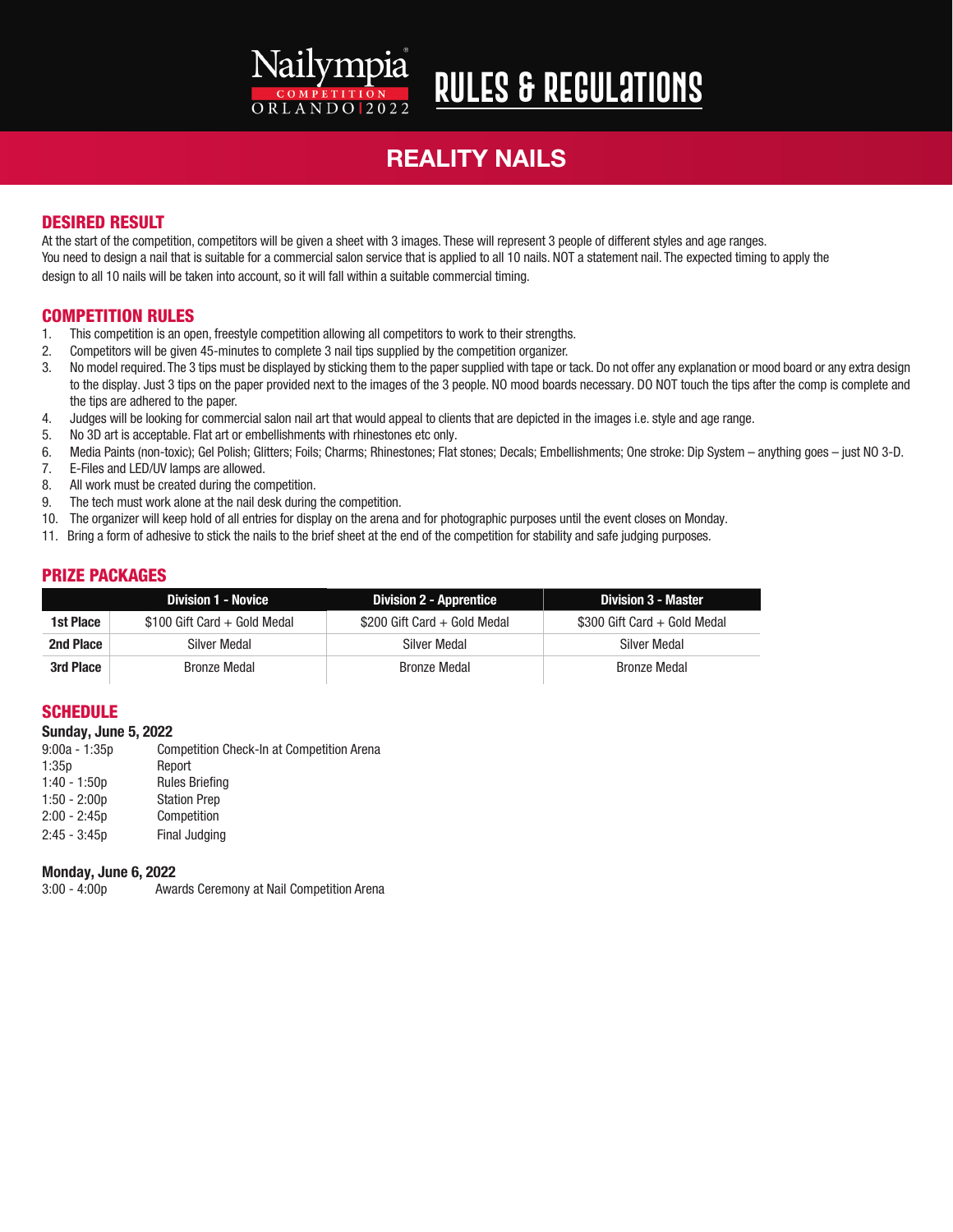#### Nailympia **Rules & Regulations**  $ORLANDO12022$

### THE JOY OF NAILS

#### DESIRED RESULT

This competition is designed to showcase a range of your creative and technical skills. This is an aspirational competition where you show other nail professionals what you are capable of.

#### COMPETITION RULES

- 1. All competition floor rules apply to this comp.
- 2. One hand only competitor can work on his/her own hand.
- 3. Liquid & powder, UV gel, tip & overlay, sculpting on natural nails are all acceptable anything is allowed!
- 4. Looking for desirable & gorgeous shapes, design, beauty, style & skill.
- 5. Inviting professionals to show their most favored and best nail designs, shapes and styles.
- 6. Anything can be applied to the nails. No restrictions on shape, length, height, embellishment anything goes.
- 7. These nails can be commercial salon nails; they can be extreme; they can be fantasy; they must be original and inspirational.
- 8. Each nail must be different in length, shape and design. (Points will be deducted if 3 different nails are not shown.)
- 9. They will be judged on the skill of a true nail professional. The judges will be looking for the 'wow' factor. The more skills and creativity used the better. It's a showcase for what YOU can bring to the nail industry to innovate and inspire.
- 10. Crystal embellishment must be added to each nail with no more than 20% crystal embellishment added to each. Judges need to see the shape, form and structure of each nail.
- 11. Please design 3 nails (no pinkie or thumb included)
- 12. All nail work is to be done on the comp floor no pre-made work allowed. NO pre-tailoring or touching of tips or forms etc.

#### PRIZE PACKAGES

|           | <b>Division 1 - Novice</b>    | <b>Division 2 - Apprentice</b> | <b>Division 3 - Master</b>   |
|-----------|-------------------------------|--------------------------------|------------------------------|
| 1st Place | $$100$ Gift Card + Gold Medal | \$200 Gift Card + Gold Medal   | \$300 Gift Card + Gold Medal |
| 2nd Place | Silver Medal                  | Silver Medal                   | Silver Medal                 |
| 3rd Place | Bronze Medal                  | <b>Bronze Medal</b>            | Bronze Medal                 |

#### **SCHEDULE**

**Sunday, June 5, 2022**<br>9:30a - 2:50p Con Competition Check-In at Competition Arena 2:50p Report 2:55 - 3:05p Rules Briefing 3:05 - 3:15p Station Prep 3:15 - 4:30p Competition 4:30 - 5:30p Final Judging

#### Monday, June 6, 2022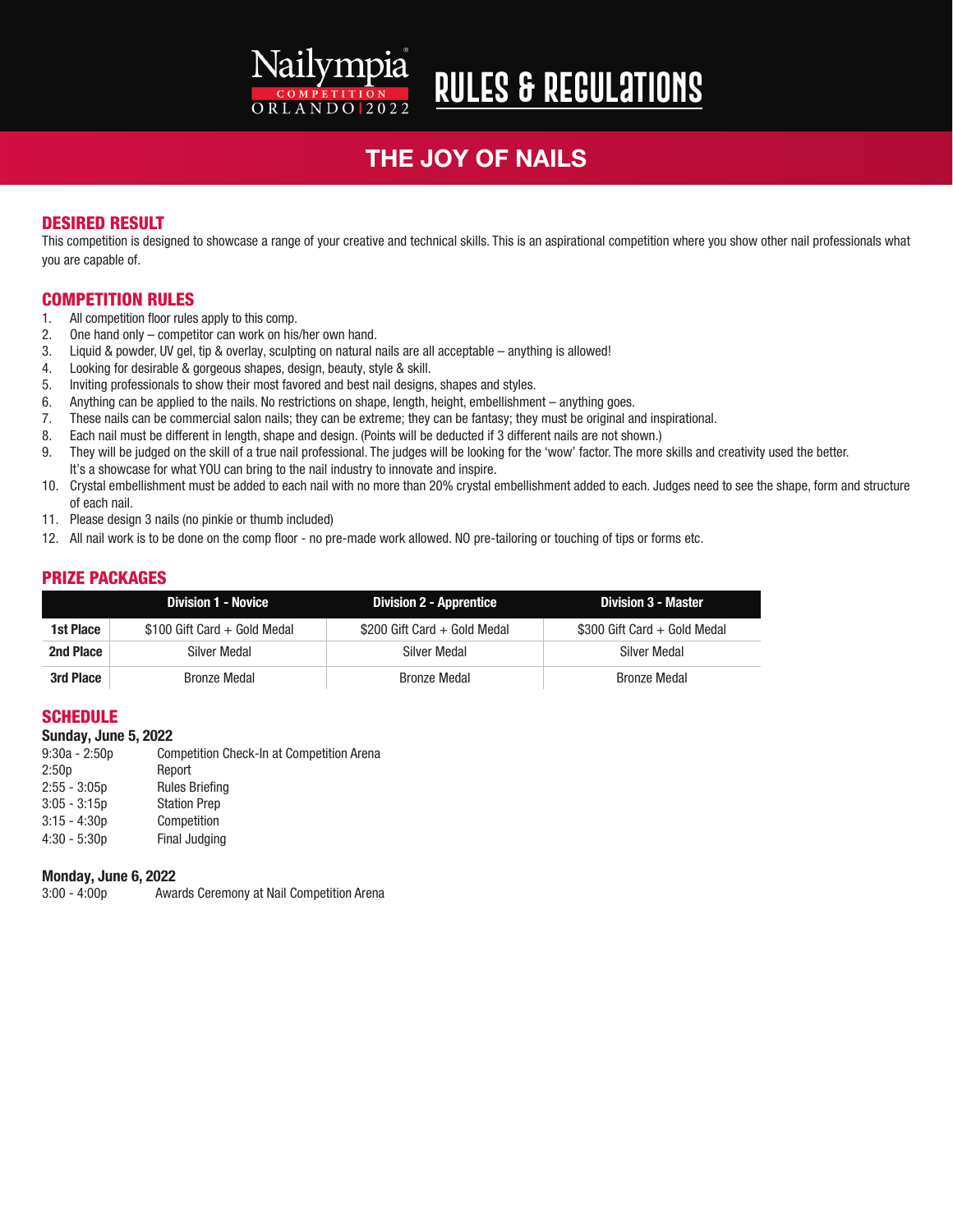# **Rules & Regulations**

 $ORLANDO12022$ 

Nailympia

### MIXED MEDIA BOXED NAIL ART (TURN-IN ENTRY)

#### COMPETITION RULES

- 1. All entries must be new to the Nailympia competitions and can only be entered one time an entry cannot enter into London, Sydney or Canada for example. No repeat entries from prior years allowed. All work must be original and not copied from a masterclass or another tech's work.
- 2. The work must not have been published, on social media or entered into any competition beforehand. A maximum of ONE entry per competitor is allowed.
- 3. This competition is a 'show & tell' format. Nails to be designed on varying sized in length nail tips and placed in a display case (no lid or cover required) in the arena. DO NOT stick the 10 nails together to create one large canvas – there must be an obvious gap between the tips and there must be at least 5 different sized tips used (5 different lengths). This is art on many tiny canvases.
- 4. Displays cannot be larger than 10 inches in either direction and no more than 4 inches in height. Having a display any larger may result in it not being displayed and if it's too large, it may not be accepted. This is left to the discretion of the Nailympia team. The displays are measured by the judges.
- 5. All entries to be 100% complete before the competition. A full set of 10 tips must be created and reflect the different nail sizes, as real nails judges need to see 5 different nail sized tips. Anyone using all one-size tips will have an automatic 10-point deduction to their final score.
- 6. NO entries left after the close of the competition will be returned to the competitor. Unless organized beforehand with relevant postage and packing.
- 7. All entries must be submitted by second registration at 10:30am on the 1st day of the competition.
- 8. All entries must be accompanied by a typed description (50 words MAXIMUM) of the work involved on 1 small sheet of paper, including types of nail art media used. Points will be deducted if no description is provided.
- 9. Competitors must use 3 of these 5 nail art media: airbrushing, embellishments (rhinestones, striping tape etc), L&P acrylic, gel, hand painting, one stroke. Failure to use 3 will result in a 10-point deduction for each media less than 3.
- 10. No decals allowed. All three media used must be used in an artistic way or they will not count towards the required 3 nail art media. It is the competitor's responsibility to clarify anything questionable prior to the event and the judges' decisions are accepted as final.
- 11. No embellishment or L&P acrylic product may extend further than  $1/4$ " from the original nail surface in any direction, if it does, there will be a 10-point deduction.
- 12. Any embellishment to the actual tips, whether attached to the tip or not, will count and must not extend further than 1/4" from the nail surface or 10 points will be deducted.
- 13. It is possible to send your box in via mail, courier or with another tech, if you can't be at the event in person. Mailed in entries must be RECIEVED in Premiere's office no later than May 20, 2022 in order for entry to be submitted. For any mailed-in entries neither Premiere Orlando nor Nailympia may be held liable for any damages that may occur via transport or shipping. Mailed in entries not received by May 20, 2022 will not be counted and entry will be forfeited.

 Premiere Show Group Attention: Nailympia Competitions - Mixed Media Turn In Entry 5850 T.G. Lee Blvd, Ste 210 Orlando, FL 32822

Please note: Only entries with pre-paid postage and packaging will be returned via the postal system. Competitor must indicate upon submittion that they would like turn in entry returned.

#### PRIZE PACKAGES

|           | <b>Division 1 - Novice</b>    | <b>Division 2 - Apprentice</b> | <b>Division 3 - Master</b>   |
|-----------|-------------------------------|--------------------------------|------------------------------|
| 1st Place | $$100$ Gift Card + Gold Medal | \$200 Gift Card + Gold Medal   | \$300 Gift Card + Gold Medal |
| 2nd Place | Silver Medal                  | Silver Medal                   | Silver Medal                 |
| 3rd Place | Bronze Medal                  | Bronze Medal                   | Bronze Medal                 |

#### **SCHEDULE**

Sunday, June 5, 2022

10:30a Turn in Due at Competition Arena

#### Monday, June 6, 2022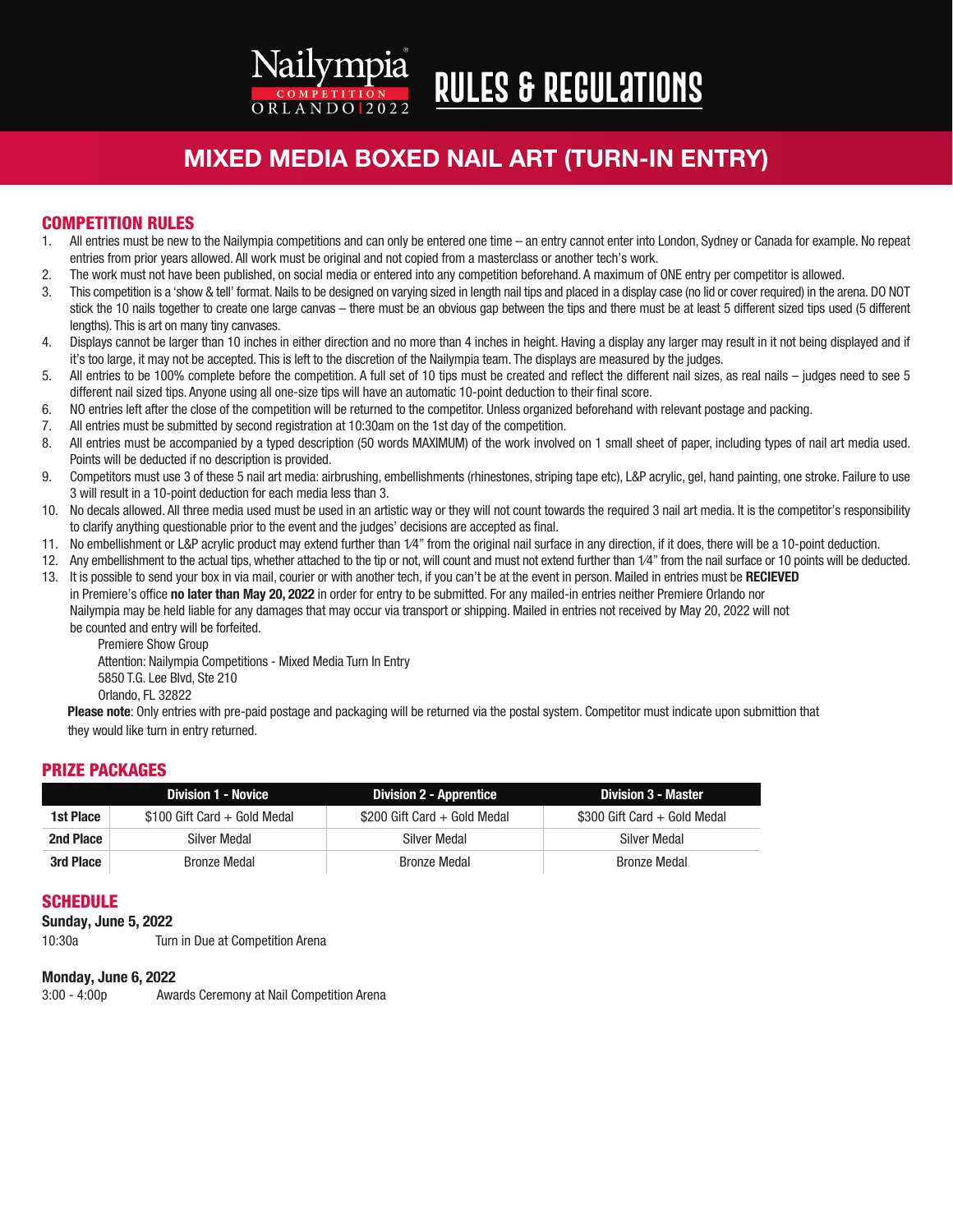# RUNWAY NAILS (TURN-IN ENTRY)

**Rules & Regulations**

#### COMPETITION RULES

1. Mood Board submission - not a floor competition - hand in to the organizer or mail in prior to dates below.

Nailympia

ORLANDO 2022

- 3. The brief is emailed to all competitors 14-days prior to the competition.
- 4. The brief may include a selection of the following: a picture of a typical outfit, sketch of outfit design, fabric colors, shoes, accessories, a picture of the hair design, a picture of the make-up design.
- 5. Competitors must design 3 different nail designs they feel will enhance, accessorize & interpret the full fashion brief.
- 6. The 3 tips must be displayed in a simple way with a short explanation or visual sketch of how the designs fit the brief on a mood board.
- 7. The mood board must be flat with no edges (not a box/not 3D) and must not exceed the size of A4 (8x12"). Foam board or cardboard are recommended to keep the board sturdy. Nails must be adhered to this board.
- 8. Competitors may use ANY suitable materials that do not necessarily have to be nail products or can be a mixture of nail products and other materials. There are no restrictions on the creation of these 3 nails.
- 9. The designs must be reasonably easy and quick to reproduce (100s would need to be made for a fashion show).
- 10. Note that the main focus of a fashion show is the designer's collection. Nails can be a 'statement' accessory, but should not overshadow the complete look.
- 11. Nails at a fashion show are photographed close up for detailed beauty shots and should be visible from the runway as part of the complete look. The designs should be suitable for both of these situations.
- 12. The finished nail designs should include suitable shape and length.
- 13. The organizer will keep hold of all entries for display on the arena and for photographic purposes until the event closes on Sunday or Monday depending on location.
- 14. It is possible to send your entry in via mail, courier or with another tech if you can't be at the event in person. Mailed in entries must be RECIEVED in Premiere's office no later than May 20, 2022 in order for entry to be submitted. For any mailed-in entries neither Premiere Orlando nor Nailympia may be held liable for any damages
	- that may occur via transport or shipping. Mailed in entries not received by May 20, 2022 will not be counted and entry will be forfeited.

 Premiere Show Group Attention: Nailympia Competitions - Runway Nails Turn In Entry 5850 T.G. Lee Blvd, Ste 210 Orlando, FL 32822

Please note: Only entries with pre-paid postage and packaging will be returned via the postal system. Competitor must indicate upon submittion that they would like turn in entry returned.

#### PRIZE PACKAGES

|           | <b>Division 1 - Novice</b>    | <b>Division 2 - Apprentice</b> | Division 3 - Master          |
|-----------|-------------------------------|--------------------------------|------------------------------|
| 1st Place | $$100$ Gift Card + Gold Medal | \$200 Gift Card + Gold Medal   | \$300 Gift Card + Gold Medal |
| 2nd Place | Silver Medal                  | Silver Medal                   | Silver Medal                 |
| 3rd Place | <b>Bronze Medal</b>           | <b>Bronze Medal</b>            | <b>Bronze Medal</b>          |

#### **SCHEDULE**

#### Sunday, June 5, 2022

10:30a Turn in Due at Competition Arena

#### Monday, June 6, 2022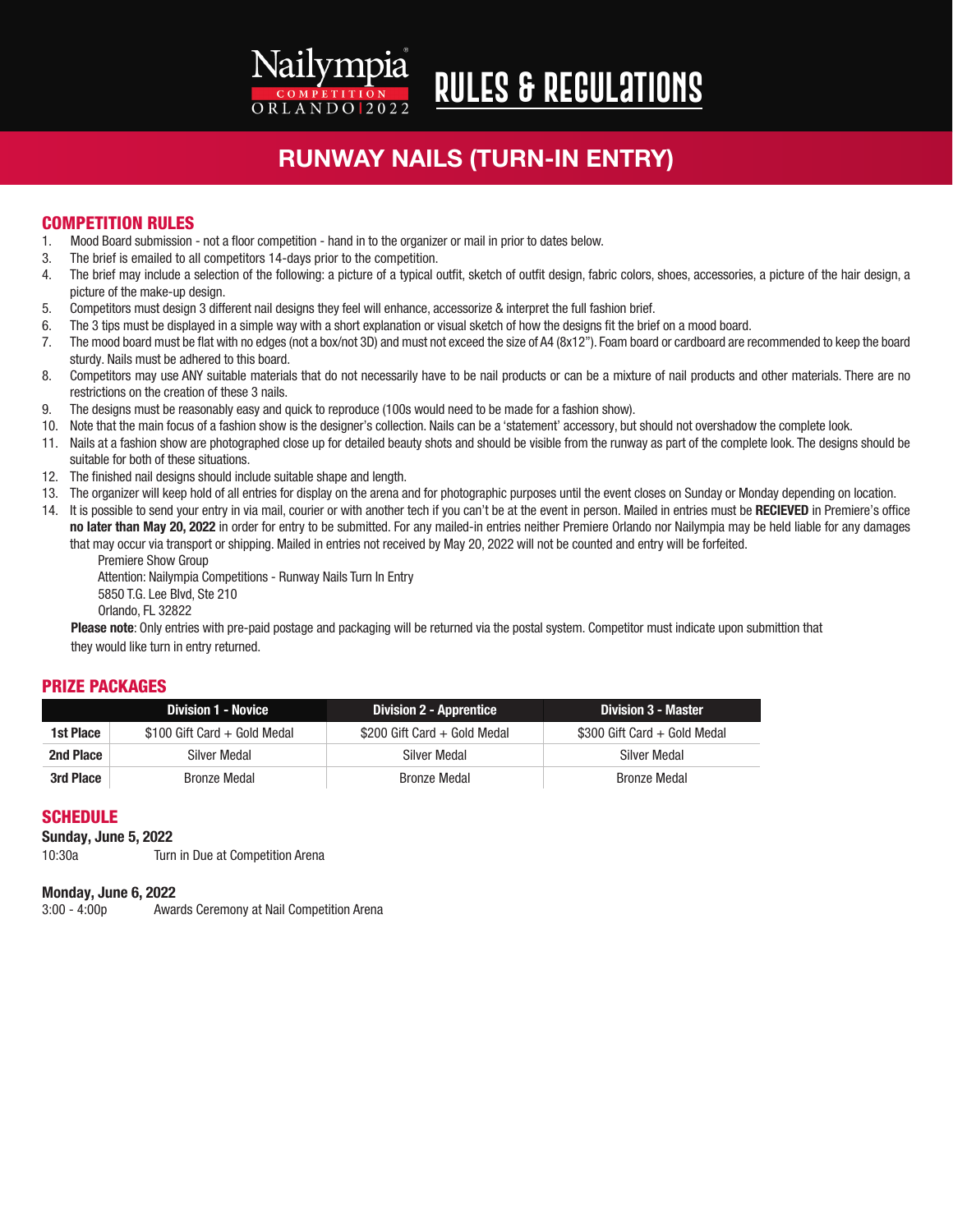Nailympia **Rules & Regulations** ORLANDO 2022

### INVENT A NAIL SHAPE (TURN-IN ENTRY)

#### COMPETITION RULES

- 1. Mood Board submission not a floor competition hand in to the organizer or mail in prior to dates below.
- 2. Sculpt only one nail over 2 inches.
- 3. This is your chance to show the nail world how creative, imaginative and skilled you are. Design your own style nail and sculpt it.
- 4. This requires just one nail of any length over 2 inches from the cuticle. This is extreme nail shaping sculpture with art expression & a color palette.
- 5. Any nail product may be used with crystals, rhinestones, billions etc. accepted for bling and design purposes. Go wild and create a stunning new shape nail with design on top, underneath, to the side - wherever.
- 6. This competition offers the opportunity to demonstrate beautiful structure plus showcasing creative art and design skills. The more skills and creativity you show the better.<br>7. No restrictions on shape - any
- No restrictions on shape anything goes.
- 8. Looking for desirable & gorgeous shapes, designs, beauty, style & skills.
- 9. The organizer will keep hold of all entries for display on the arena and for photographic purposes until the event closes on Sunday or Monday depending on location.
- 10. It is possible to send your entry in via mail, courier or with another tech if you can't be at the event in person. Mailed in entries must be RECIEVED in Premiere's office no later than May 20, 2022 in order for entry to be submitted. For any mailed-in entries neither Premiere Orlando nor Nailympia may be held liable for any damages that may occur via transport or shipping. Mailed in entries not received by May 20, 2022 will not be counted and entry will be forfeited.

 Premiere Show Group Attention: Nailympia Competitions - Invent a Nail Shape Turn In Entry 5850 T.G. Lee Blvd, Ste 210 Orlando, FL 32822

Please note: Only entries with pre-paid postage and packaging will be returned via the postal system. Competitor must indicate upon submittion that they would like turn in entry returned.

#### PRIZE PACKAGES

|           | Division 1 - Novice           | <b>Division 2 - Apprentice</b> | <b>Division 3 - Master</b>   |
|-----------|-------------------------------|--------------------------------|------------------------------|
| 1st Place | $$100$ Gift Card + Gold Medal | \$200 Gift Card + Gold Medal   | \$300 Gift Card + Gold Medal |
| 2nd Place | Silver Medal                  | Silver Medal                   | Silver Medal                 |
| 3rd Place | <b>Bronze Medal</b>           | <b>Bronze Medal</b>            | Bronze Medal                 |

#### **SCHEDULE**

#### Sunday, June 5, 2022

10:30a Turn in Due at Competition Arena

#### Monday, June 6, 2022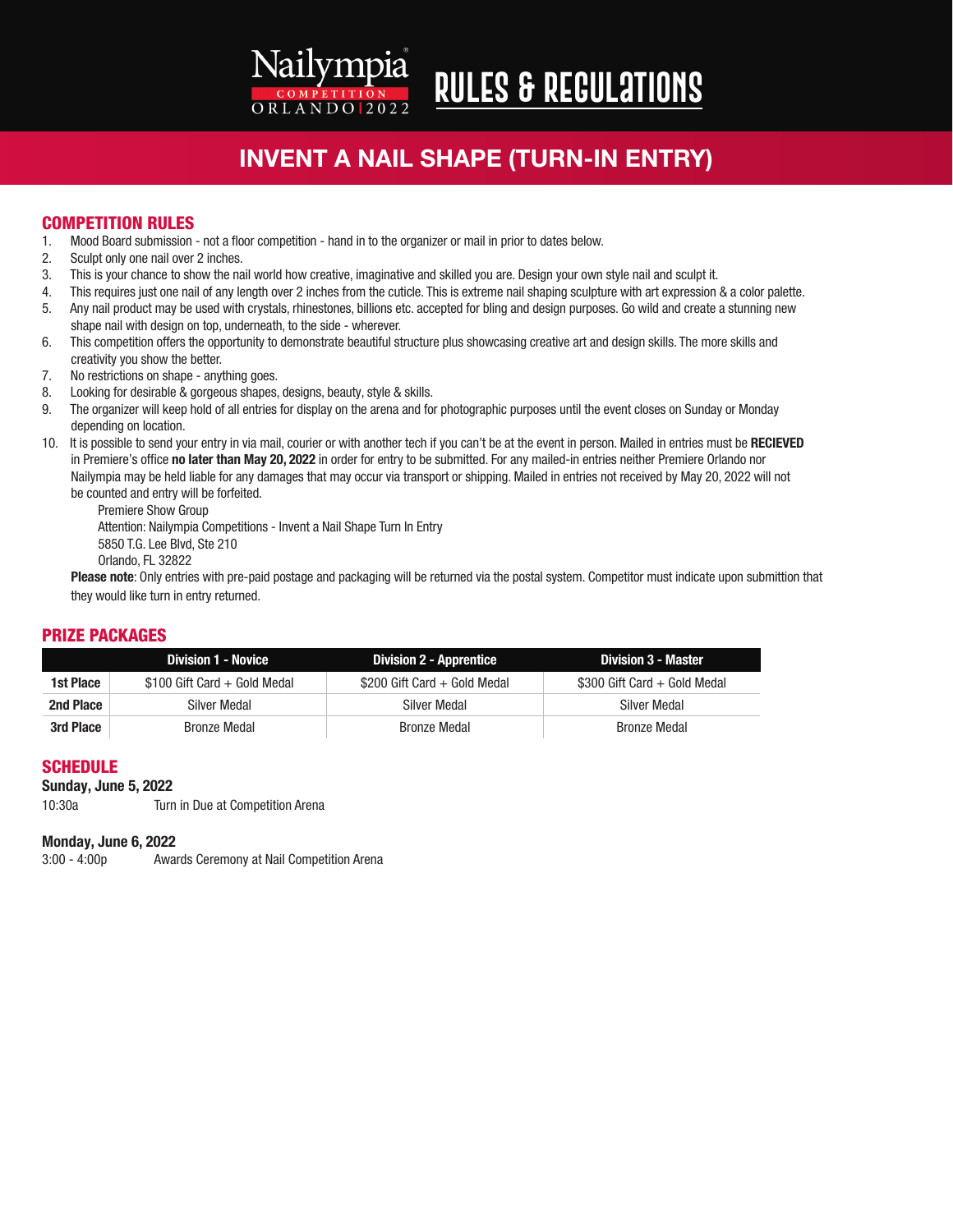# Nailympia ORLANDO 2022

# **Rules & Regulations**

# STILETTO NAILS

#### DESIRED RESULT

Stiletto Nails offers an opportunity to demonstrate perfect stucture plus showcasing creative art and design skills. A traditional stiletto nail tapers symmetrically and consistently in a straight line from the natural free edge into a sharp point. From the side view, the free edge must extend straight out from the lateral folds to its point. A true stiletto ends in a point.

#### COMPETITION RULES

- 1. Nails to be sculpted on forms. No tips permitted. 25 forms only on the nail desk.
- 2. Nails can be made using L&P acrylic, acrygel or gel systems.
- 3. The application and length can be designed to the competitor's desire and ability.
- 4. Artwork can be applied on the surface or encapsulated. If artwork is applied to the surface it must be no more than 1/4inch (0.65cm) in height.
- 5. Gel sealers and top coat are allowed.
- 6. Paint, striper foils, rhinestones and bullion are allowed. Color foils can be used for design. Products used can have color or glitter added if desired.
- 7. No decals allowed. This means no pre-designed or printed appliqués or Mylar foil to be used.
- 8. Oil, lanolin, cream, lotion and polish dry products may be used.
- 9. Water and soap may be used for finishing.
- 10. E-Files are allowed.
- 11. Gel competitors must bring a UV or LED gel lamp.
- 12. All designs must be original and not seen in previous competitions or images.
- 13. Pinkie and thumb nails must be pink & white with crisp smile line.
- 14. Any debris or dust under the nails will lose points.
- 15. If competing in the Fantasy Nail Art and/ or Soak Off Gel competitor may not use the same model.

#### PRIZE PACKAGES

|           | <b>Division 1 - Novice</b>   | Division 2 - Apprentice      | Division 3 - Master          |
|-----------|------------------------------|------------------------------|------------------------------|
| 1st Place | \$100 Gift Card + Gold Medal | \$200 Gift Card + Gold Medal | \$300 Gift Card + Gold Medal |
| 2nd Place | Silver Medal                 | Silver Medal                 | Silver Medal                 |
| 3rd Place | <b>Bronze Medal</b>          | Bronze Medal                 | <b>Bronze Medal</b>          |

#### **SCHEDULE**

#### Monday, June 6, 2022

| Competition Check-In (Room W207A)         |
|-------------------------------------------|
| Report (Room W207A)                       |
| Rules Briefing (Room W207A)               |
| Station Prep (Competition Arena)          |
| Competition                               |
| Final Judging                             |
| Awards Ceremony at Nail Competition Arena |
|                                           |